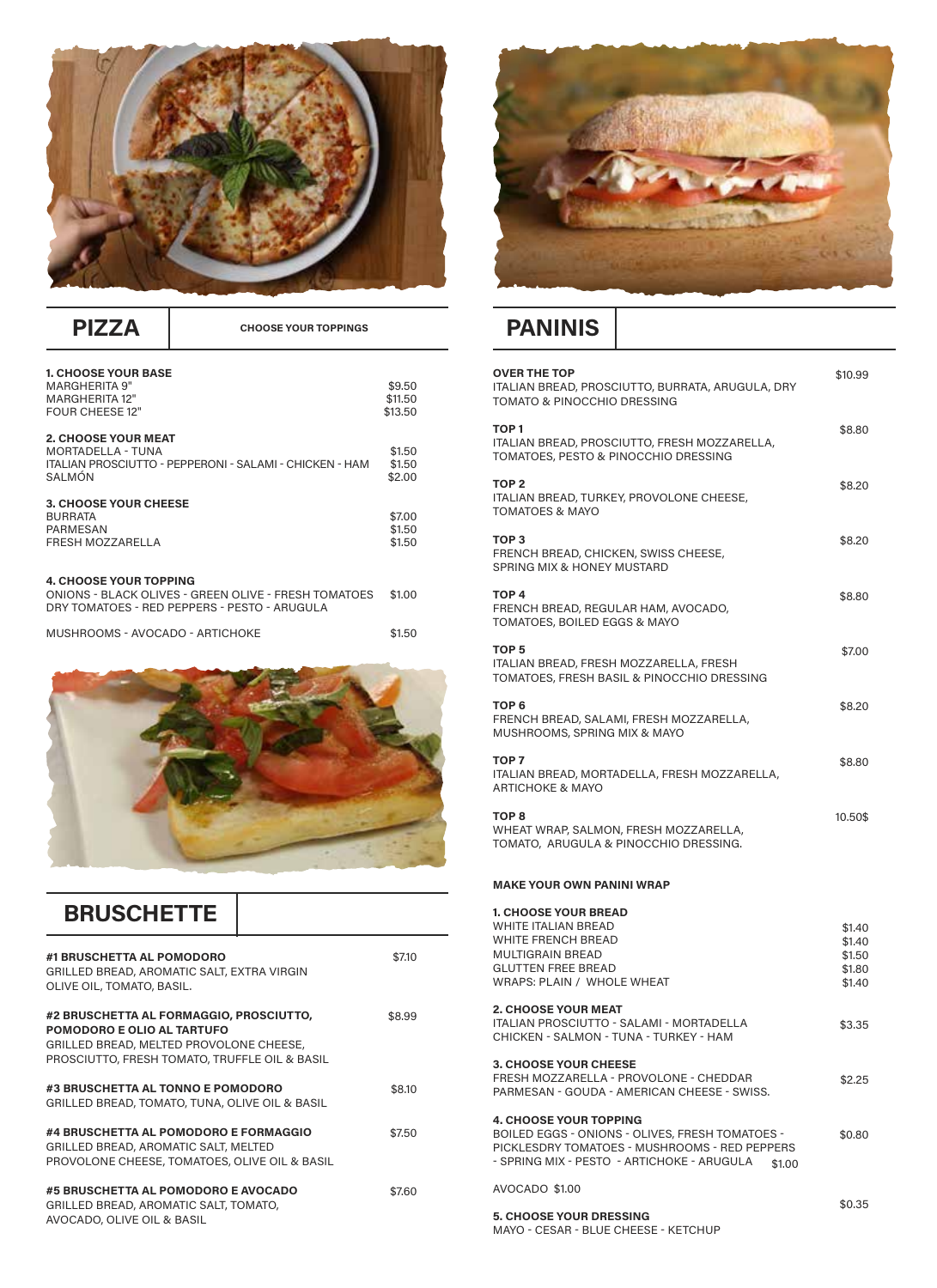

# **BREAKFAST**

| <b>CROISSANTS</b><br><b>PLAIN</b><br><b>CHOCOLATE</b><br><b>ALMOND</b><br><b>CEREALS</b><br><b>NUTELLA</b><br>CREAM<br><b>PISTACCIO</b><br><b>APRICOT</b> | \$3.50<br>$+ $0.25$<br>$+ $0.25$<br>$+ $0.25$<br>$+$ \$0.25<br>$+ $0.25$<br>$+$ \$0.25<br>$+$ \$0.25 |
|-----------------------------------------------------------------------------------------------------------------------------------------------------------|------------------------------------------------------------------------------------------------------|
| <b>CROISSANT HAM AND CHEESE</b><br>CLASSIC CROISSANT WITH HAM AND CHEESE                                                                                  | \$5,90                                                                                               |
| ASK FOR OUR SCRAMBLE EGGS SPECIALS!                                                                                                                       |                                                                                                      |
| <b>CLASSIC TOAST:</b><br>AMERICAN BREAD TOASTED WITH HAM & CHEESE                                                                                         | \$5.90                                                                                               |
| <b>BAGEL WITH CREAM CHEESE, SALMON &amp; AVOCADO</b>                                                                                                      | \$9,80                                                                                               |
| <b>TOASTED BREAD WITH BUTTER</b><br><b>TOASTED BREAD WITH NUTELLA</b>                                                                                     | \$3.50<br>\$3.90                                                                                     |
| <b>AVOCADO TOAST</b><br>MULTIGRAIN BREAD, FRESH TOMATOES, BOILED EGGS<br>& AVOCADO                                                                        | \$9.90                                                                                               |
| <b>AVOCADO TOAST WITH SALMON</b><br>(MULTIGRAIN BREAD, FRESH TOMATOES, BOILED EGGS,<br>AVOCADO & SALMON)                                                  | \$13.00                                                                                              |
| <b>SALMON TOAST</b><br>MULTIGRAIN BREAD, FRESH TOMATOES, SMOKED SALMON,<br>CREAM CHEESE AND CAPERS                                                        | \$10.70                                                                                              |
| <b>TORTILLA ESPAÑOLA</b><br>POTATO OMELETTE (PLAIN, SPINACH)<br>WITH FRESH TOMATOES & SPRING MIX                                                          | \$9.60                                                                                               |
| <b>QUICHE SPINACH AND CHEESE</b><br>QUICHE SERVED WITH SPRING MIX AND FRESH TOMATOES                                                                      | \$9.00                                                                                               |
| <b>HOMEMADE COFFEE CAKE DAIRY FREE</b><br><b>EMPANADAS</b><br><b>BAGEL (ASK FOR THE FLAVOR)</b><br><b>BOMBOLONE (NUTELLA OR CREAM)</b>                    | \$3.50<br>\$3.50<br>\$3.50<br>\$4.50                                                                 |

#### **LUNCH OR DINNER**

**ASK FOR OUR SPECIAL LUNCH OR DINNER OPTIONS:** LASAGNA PASTA EGGPLANT PARMIGIANA FISH MEAT



| <b>SALADS</b>                                                                                                              | * ALL SALADS COME WITH BREAD AND PINOCCHIO<br><b>DRESSING (OLIVE OIL, BALSAMIC VINEGAR,</b><br><b>AROMATIC SALT FROM THE HOUSE).</b> |         |
|----------------------------------------------------------------------------------------------------------------------------|--------------------------------------------------------------------------------------------------------------------------------------|---------|
| #10 PINOCCHIO SALAD                                                                                                        | SPRING MIX, FRESH MOZZARELLA, FRESH TOMATO,<br>PROVOLONE, MUSHROOMS, ARTICHOKE AND CORN                                              | \$12.50 |
| #11 COLLODI SALAD<br>MOZZARELLA, TUNA AND EGGS                                                                             | SPRING MIX, FRESH TOMATOES, OLIVE, FRESH                                                                                             | \$13.50 |
| #12 LUCIGNOLO SALAD<br>ONIONS AND EGGS                                                                                     | SPRING MIX, FRESH TOMATO, CORN, GREEN OLIVE,                                                                                         | \$12.50 |
| #13 GEPPETTO SALAD<br><b>FRESH TOMATO AND RAISINS</b>                                                                      | SPRING MIX, CHICKEN, SUNFLOWER SEEDS,                                                                                                | \$12.50 |
| #14 MARIONETTE SALAD<br>SHRIMP AND AVOCADO                                                                                 | SPRING MIX, FRESH TOMATO, PARMESAN CHEESE                                                                                            | \$13.50 |
| #15 FAIRY SALAD<br>SPRING MIX, FRESH MOZZARELLA,<br>FRESH TOMATO, ARTICHOKE AND TURKEY                                     |                                                                                                                                      | \$12.50 |
| #16 CAPRESE SALAD<br>FRESH TOMATO, FRESH MOZZARELLA,<br><b>FRESH BASIL</b>                                                 |                                                                                                                                      | \$9.50  |
| #17 ARLECCHINO SALAD<br>SPRING MIX, SMOKED SALMON,<br>FRESH TOMATOES, FRESH MOZZARELLA,<br>OLIVES AND BLUE CHEESE DRESSING |                                                                                                                                      | \$13.50 |

| <b>TRAMEZZINI</b>                                                                                      | *(COLD SANDWICHES MADE<br><b>WITH AMERICAN BREAD)</b> |        |
|--------------------------------------------------------------------------------------------------------|-------------------------------------------------------|--------|
| #6 TRAMEZZINO AL TONNO<br>AMERICAN BREAD WITH TUNA, MAYO, CAPERS &<br><b>CHEESE</b>                    |                                                       | \$6.50 |
| #7 TRAMEZZINO AL SALAME<br>AMERICAN BREAD WITH MUSHROOMS, SALAMI,<br>CHEESE & MAYO                     |                                                       | \$6.50 |
| #8 TRAMEZZINO AL PROSCIUTTO<br>AMERICAN BREAD WITH PROSCIUTTO, BOILED<br>EGGS, CHEESE, TOMATOES & MAYO |                                                       | \$6.50 |
| #9 TRAMEZZINO AL TACCHINO<br>AMERICAN BREAD WITH TURKEY, ARTICHOKE<br>CHEESE, BOILED EGGS & MAYO       |                                                       | \$6.50 |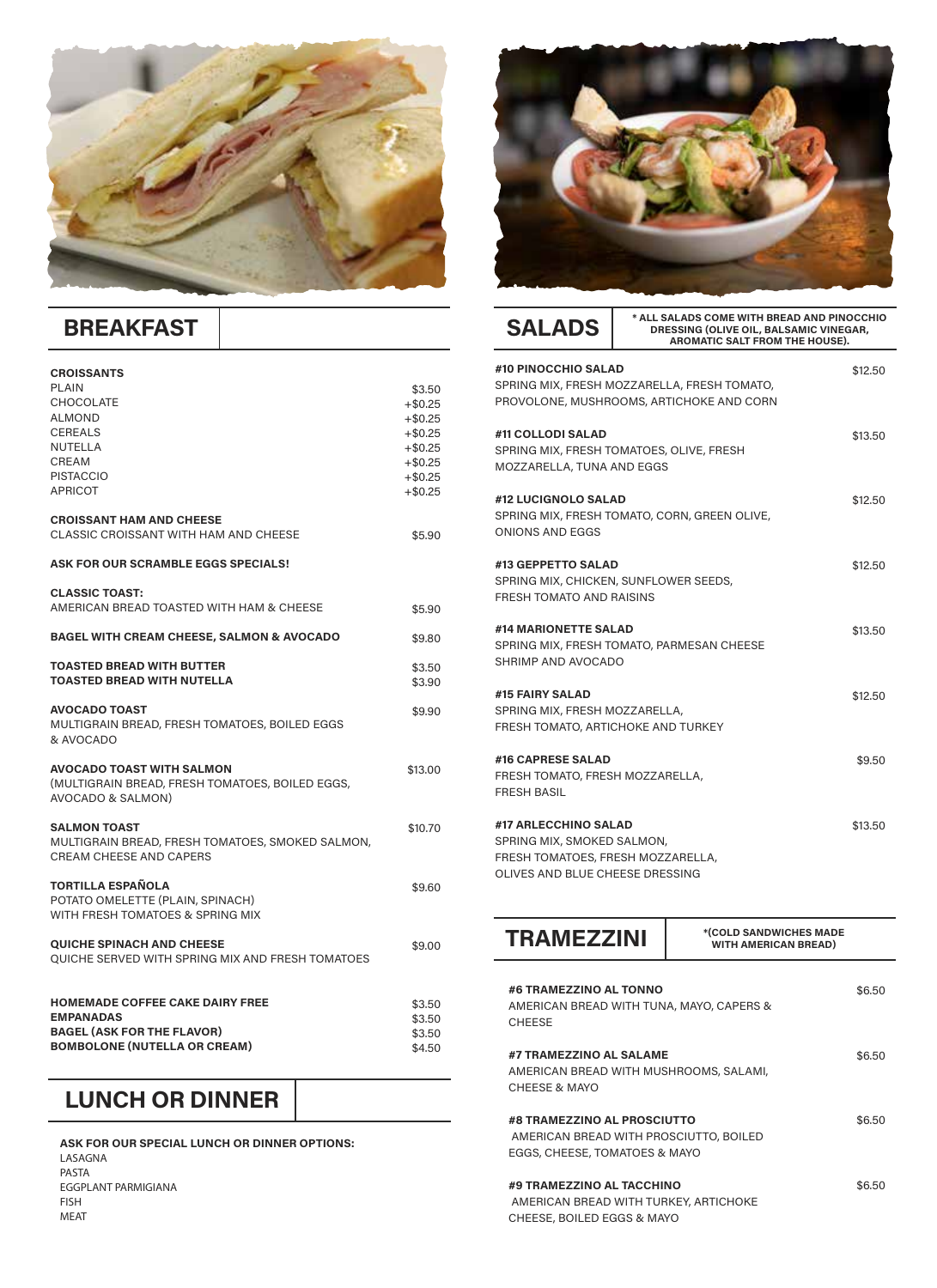

#### **FRESH JUICES**

#### **CREATE YOUR OWN!**

MIX ANY OF THESE INGREDIENTS AND CREATE YOUR OWN JUICE. (ORANGE, APPLE, LEMON, CELERY, GINGER, CARROT & CUCUMBER)

\*+1\$ EACH INGREDIENT AFTER 2

#### **#1 PINOCCHIO \$8.50**

(RED APPLE, CARROT & LEMON) **#2 BALOCCO \$8.50** (ORANGE, CARROT & GINGER) **#3 VOLPE \$9.50** (GREEN APPLE, LEMON, CUCUMBER & CELERY) **#4 JIMINY \$9.00**  (CELERY, BANANA & PINEAPPLE)

| ORANGE JUICE 12 OZ | \$6.00 |
|--------------------|--------|
| ORANGE JUICE 16 OZ | \$7.50 |
| LEMON GINGER SHOT  | \$4.00 |

### **REAL FRUIT SMOOTHIES**

| - CREATE YOUR OWN:                                                                     |        |
|----------------------------------------------------------------------------------------|--------|
| (STRAWBERRY, MANGO, LEMON, PASSION FRUIT,                                              | \$7.50 |
| PINEAPPLE, MIX BERRYS, BANANA, DRAGON FRUIT)                                           |        |
| * + 1\$ FOR MORE THAN 2 ITEMS MIXED                                                    |        |
| $+$ \$1 PROTEIN $+$ 1\$ ALMOND MILK.                                                   |        |
|                                                                                        |        |
| #1: PROTEIN, BANANA, PEANUT BUTTER & ALMOND MILK.                                      | \$8.50 |
| #2: STRAWBERRY, MANGO & COCONUT MILK.                                                  | \$8.50 |
| #3: MIXED BERRIES, BANANA & PROTEIN.                                                   | \$8.50 |
| #4: PINEAPPLE, MANGO & PASSION FRUIT.                                                  | \$8.50 |
| #5: MAKE YOUR OWN SMOOTHIE.                                                            |        |
| *+1\$ FOR MORE THAN 2 ITEMS MIXED.                                                     |        |
| *+1\$ FOR PROTEIN.                                                                     |        |
| $*$ $10$ $\Lambda$ $1$ $M$ $\Lambda$ $\Lambda$ $\Lambda$ $\Lambda$ $\Lambda$ $\Lambda$ |        |

\*+1\$ ALMOND MILK.





## **CAFFETTERIA**

\$7.50

| <b>SIGNATURE COFFEE</b><br><b>CAFFE PINOCCHIO:</b><br>(ESPRESSO, CHOCOLATE, STEAMED MILK,<br>CINNAMON AND CHOCOLATE ON THE TOP) | \$4.50 |
|---------------------------------------------------------------------------------------------------------------------------------|--------|
| <b>ICED PINOCCHINO:</b> (ESPRESSO SHAKING WITH ICE.<br>CHOCOLATE, MILK AND WHIPPED CREAM ON THE TOP)                            | \$6.50 |
| <b>ICED COCO - LATE:</b>                                                                                                        | \$5.99 |
| <b>ESPRESSO SHAKEN WITH COCONUT MILK</b>                                                                                        |        |
| <b>AFFOCATO AL CAFFE:</b>                                                                                                       | \$5.70 |
| (1 SCOOP OF ICED CREAM, ESPRESSO TOPPING)                                                                                       |        |
|                                                                                                                                 |        |
| <b>TRADITIONAL COFFEE</b><br><b>CAFFE ESPRESSO</b>                                                                              | \$2.75 |
| CAFFE DOUBLE                                                                                                                    | \$4.00 |
| <b>ESPRESSO SINGLE MACCHIATO</b>                                                                                                | \$3.25 |
| MACCHIATONE (BIG ESPRESSO SINGLE MACCHIATO)                                                                                     | \$3.40 |
| <b>DOUBLE MACCHIATO</b>                                                                                                         | \$4.50 |
| <b>AMERICAN COFFEE</b>                                                                                                          | \$3.25 |
| CAPPUCCINO                                                                                                                      | \$3.75 |
| <b>CAFFE LATTE</b>                                                                                                              | \$3.75 |
| <b>ICED CARAMEL LATTE</b>                                                                                                       | \$4.60 |
| <b>ICED VANILLA LATTE</b>                                                                                                       | \$4.60 |
| <b>ICED COFFEE</b>                                                                                                              | \$4.00 |
| <b>ICE LATTE</b>                                                                                                                | \$4.35 |
| <b>HOT CHOCOLATE</b>                                                                                                            | \$3.75 |
|                                                                                                                                 |        |
|                                                                                                                                 |        |
| MATCHA LATTE                                                                                                                    | \$5.00 |
| <b>MATCHA ICED LATTE</b>                                                                                                        | \$4.10 |
| CHAI TEA                                                                                                                        | \$4.60 |
| <b>CHAI TEA LATTE</b>                                                                                                           | \$4.70 |
| ICED CHAI TEA LATTE                                                                                                             | \$4.35 |
| COLD BREW                                                                                                                       | \$3.40 |
|                                                                                                                                 |        |

| *ADD FLAVOR (CHOCOLATE, VANILLA OR CARAMEL)                | \$0.60 |
|------------------------------------------------------------|--------|
| *NON DAIRY MILK (ALMOND, COCONUT, SOY, 2%, LACTAID OR OAT) | \$0.60 |
| THE TRADITIONAL TE (CHOOSE THE FLAVOR AT THE STATION)      | \$3.50 |

#### **MILK SHAKE**

**"MADE WITH HOME MADE GELATO"**  MANGO, VANILLA, WILD BERRY, COCONUT, CHOCOLATE, PISTACHIO, HAZELNUT, STRAWBERRY. \*+1\$ EACH INGREDIENT AFTER 2.

\$7.50